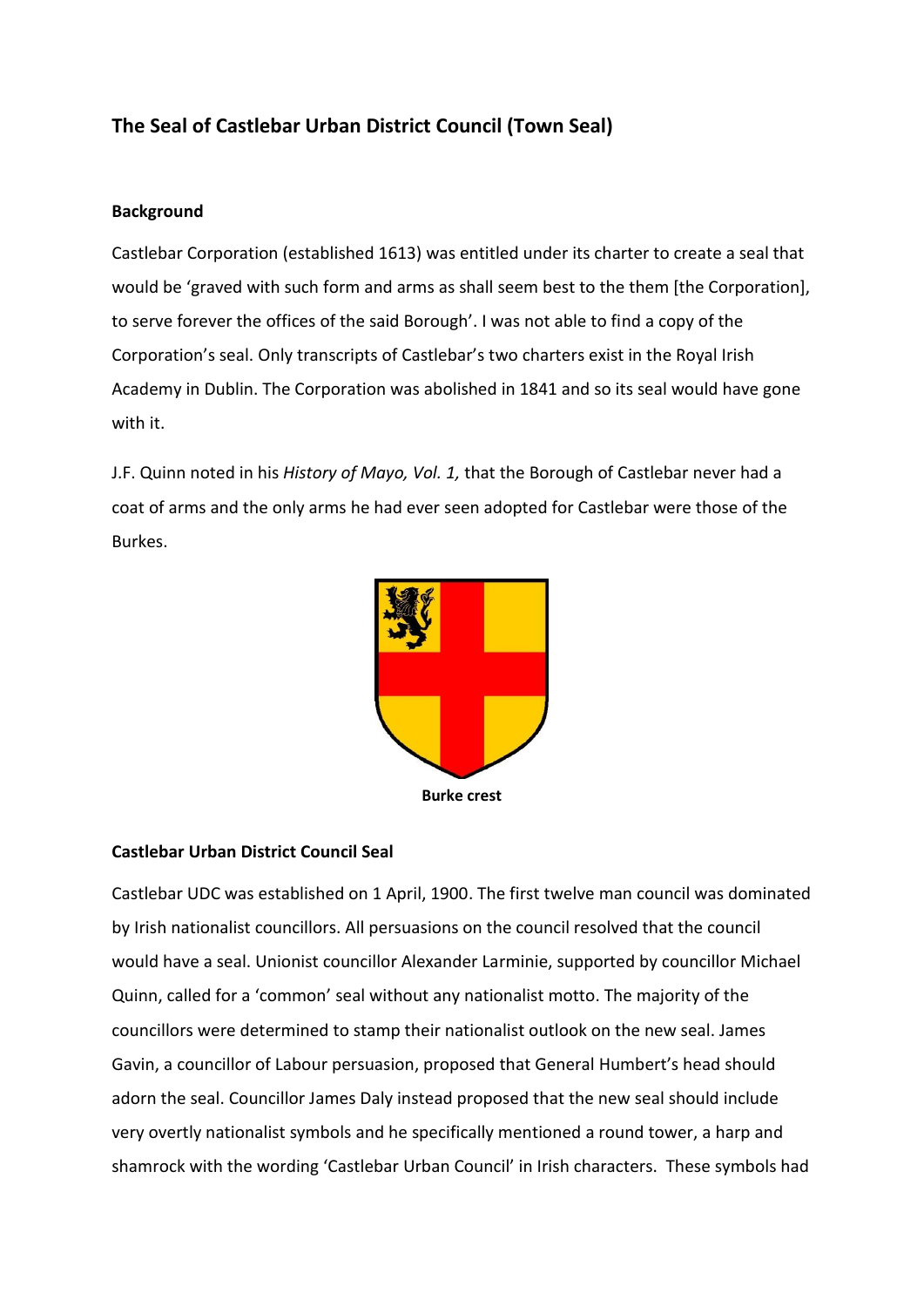been used by Irish nationalists for many decades, for example, on political literature and trade union banners. The majority of Castlebar UDC decided to support councillor James Daly's proposal. Reports on the council's debates and final decision on the seal can be read in the *Western People*, 28 January, 1900 and in the *Freeman's Journal*, 2 August, 1900.

While researching *A History of Castlebar*, I spent two days in the offices of Castlebar Town Council in Marsh House going through every UDC minute book from 1900-1954. Within the pages of one of the minute books from the late 1910s I found a Castlebar UDC document with the authority's embossed seal. This was the only instance I saw the seal.



**Seal of Castlebar Urban District Council as it appeared on the UDC document**



**Seal after I succeeded in removing the ink box and lettering, almost pixel by pixel**

## **Castlebar's Coat of Arms**

The first flying of Castlebar's coat of arms took place at a public event on 30 August 1953. The country's Assistant Chief Herald, Gerard Slevin informed Castlebar UDC earlier that year that despite being the county town and the fourth largest in the province of Connacht, the Genealogical Office in Dublin had no record of a coat of arms for Castlebar. The UDC agreed that in preparation for the Irish culture festival *An Tóstal*, the town should design a shield